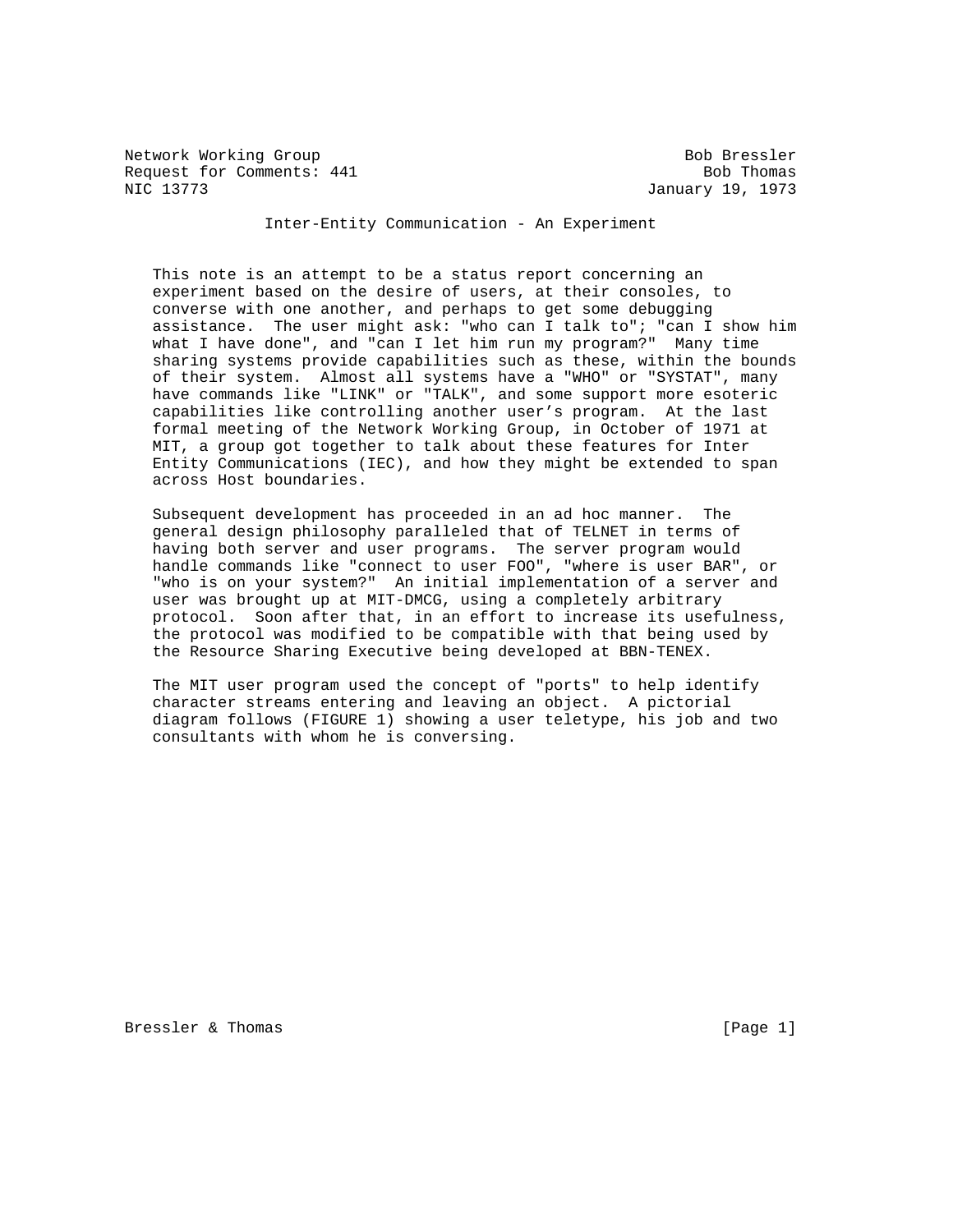

 The user now has the option of opening or closing any of the ports he wishes. While in conversation mode, he might turn off the ports leading to the JOB. If he wished consultant 1 to control the job, he might turn off the input ports from his own TTY and from consultant 2.

Bressler & Thomas [Page 2]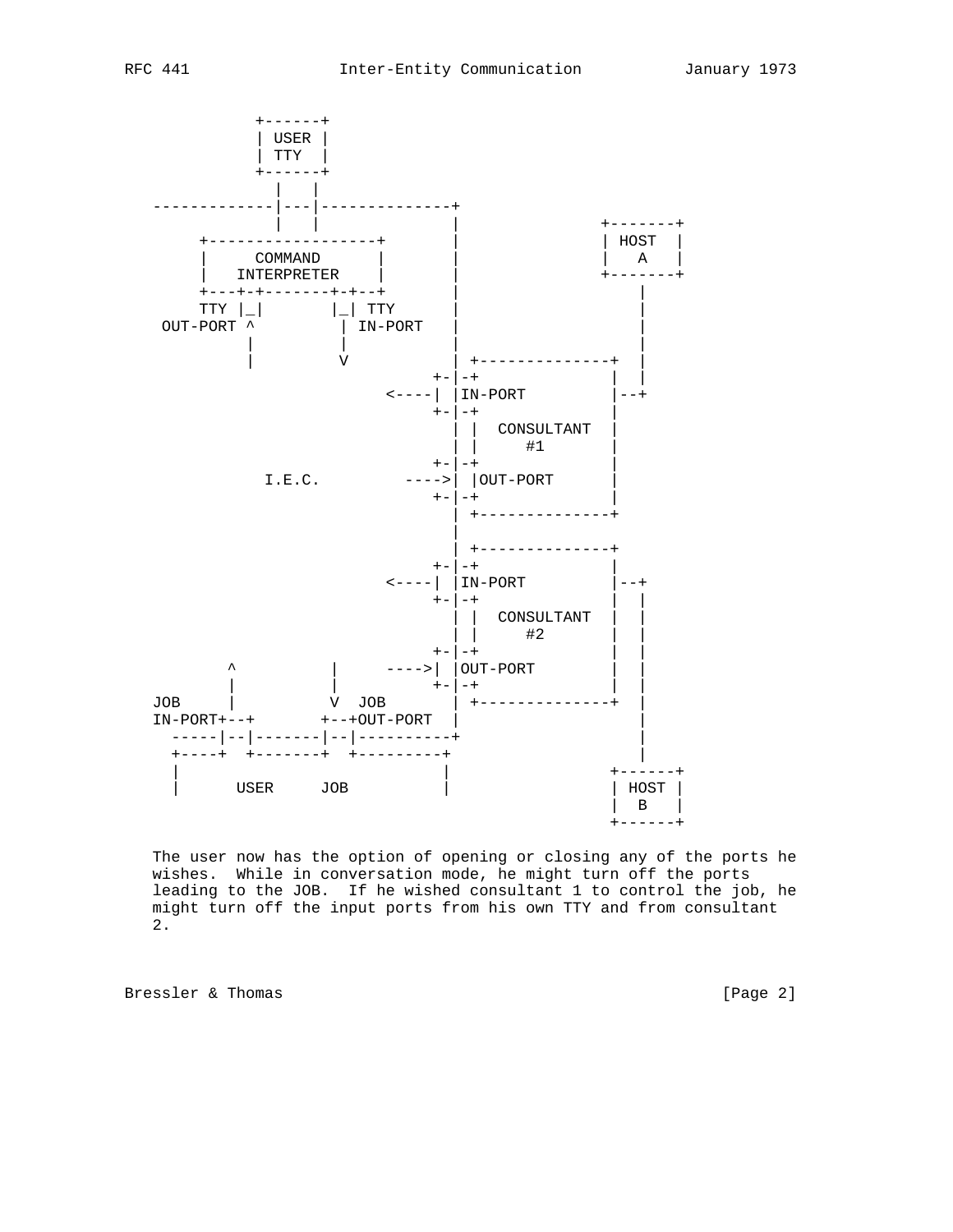Towards this goal, the user interface provides the following set of commands:

- WHO user supplies which host, and given a list of [user, teletype, jobs].
- WHERE user supplies identification of another user, and program tries to find him on all the servers it knows about (for 1 server, that code was very easy to write!)
- OPEN or CLOSE user specifies which port to turn on or turn off.
- PORT MAP gives the user a picture of all his ports.
- CONNECT user specifies host, user, and port identification. If successful, results in an open connection to the specified user.
- DISCONNECT user specifies port, and connection is cleanly broken.

 The above description applies to the program at MIT-DMCG. Similar ones will soon be available on the other ITS systems.

 From TENEX, the user interface is through the RSEXEC subsystem. To the user, the RSEXEC looks much like the standard TENEX EXEC, but not limited to just the local system. With the exception of the concept of PORTS, the command structure is similar to that previously described:

@ WHERE (is user) THOMAS

 Lists each "currently active" job of user Thomas. Each job is identified by its network site, job I.D. and attached terminals.

@ SITES (of user) BRESSLER

 Lists all of the (currently accessible) network sites where user Bressler has an account.

@ LINK (to TTY0 103 (AT SITE) UTAH-10

 Links the user's terminal to terminal 106 at the UTAH PDP- 10.

 @ WHO Lists the users currently logged in at each (accessible) network site. (WHO has options for specifying selected sites.)

Bressler & Thomas [Page 3]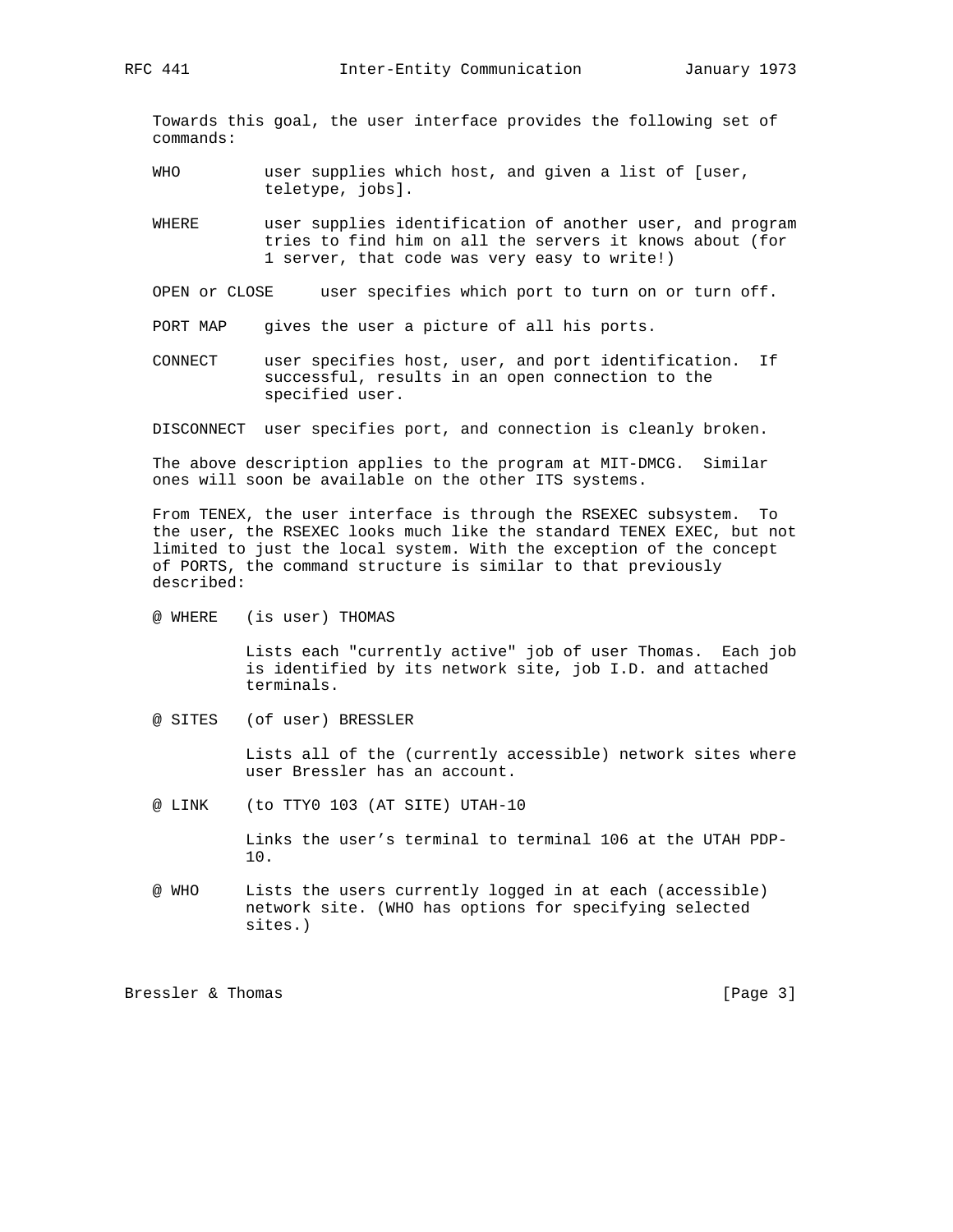Supplementing the above services, the TENEX RSEXEC program provides a set of files system tools. It is planned to integrate these services with the FTP type protocols, and make these services available on other non-TENEX systems.

 Socket 245 (decimal) has been assigned to this experiment. As mentioned above, these services are now (or will soon be) available on many ITS and TENEX systems. In addition, at least one of these services will be available on a non login basis. This will enable TIP users to avail themselves of these communication facilities.

 Further participation in this experiment is of course invited. It is hoped that a service like this can play an important role in network development. Sites are invited to experiment with the "conferencing" possibilities of this experiment. We would be interested in knowing what drawbacks are encountered. The protocol design will remain flexible, and can be expanded to meet short comings that use will discover. Areas of experimentation include integration with the mail protocol, conference scheduling, and incorporating a picture oriented graphics protocol, for graphics users to share screens.

 Attached is a copy of the protocol currently used. At first glance, it may appear hostile to non PDP-10s, but this was not intentional. A new and more general protocol is being developed, but since this one is operational, it seems useful to try using it.

INTERIM PROTOCOL

There are two parts to the RSEXEC protocol:

- 1. an initial connection protocol which specifies how a user program connects to the server program, and
- 2. a command protocol which specifies how the user process talks to the server process to get service.

Initial Connection Protocol

 To connect to the server the user process connects to socket number 365 (octal) connection byte size = 32. The server program then transmits two bytes and breaks the connection:

byte  $1 =$  socket number =  $X$ byte 2 = transaction number (meaningful to server)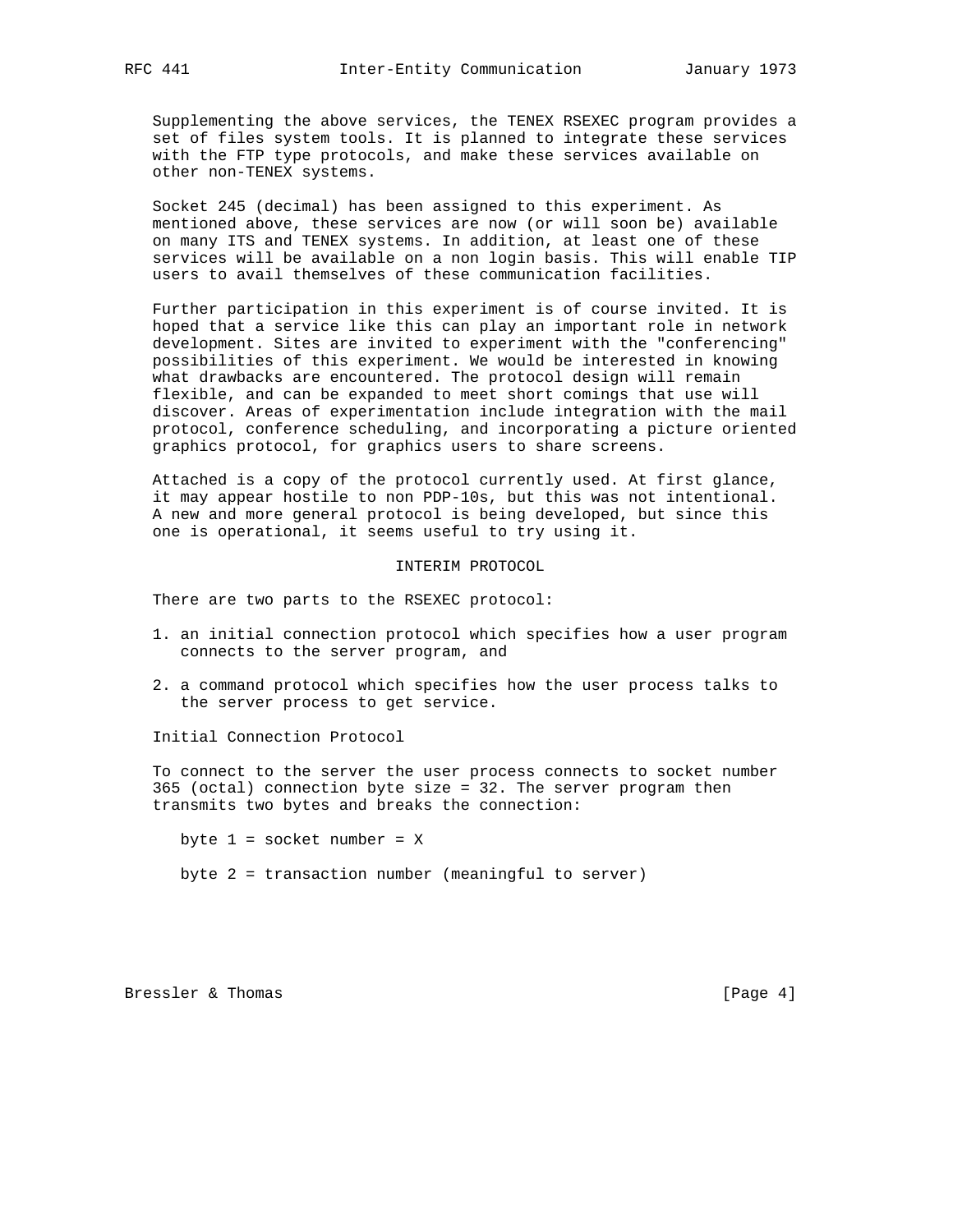The server and user programs complete the ICP by opening two 36 bit "working" connections:

 $U + 3$  --> X

 $U + 2$  -->  $X + 1$ 

where U = the socket used by the user program to initiate the ICP.

 After the two working connections are established the server is ready to accept commands.

 Note that the RSEXEC ICP is virtually identical to the official ARPANET ICP, the single difference being transmission of the transaction number.

Command Protocol

[Note on terminology:

- ASCII 7 bit characters, packed 5 to a 36 bit word, with the low order bit 0. In all following examples the contents of a string are delimited with "/".
- ASCIZ ASCII, terminated with a character (7 bits) of zero.
- SIXBIT 6 bit characters, packed 6 to a 36 bit word. A sixbit character + 60 (octal) = the equivalent ASCII character.
- byte unless otherwise stated is 36 bits.
- $XWD A,B$  Half words. 18 high order bits = A, 18 low order bits = B.]

USINF

To obtain information about a user at the server's site

1. user sends:

 byte 1: ASCII /USINF/ byte 2->k: ASCIZ /USERNAME/

Bressler & Thomas [Page 5]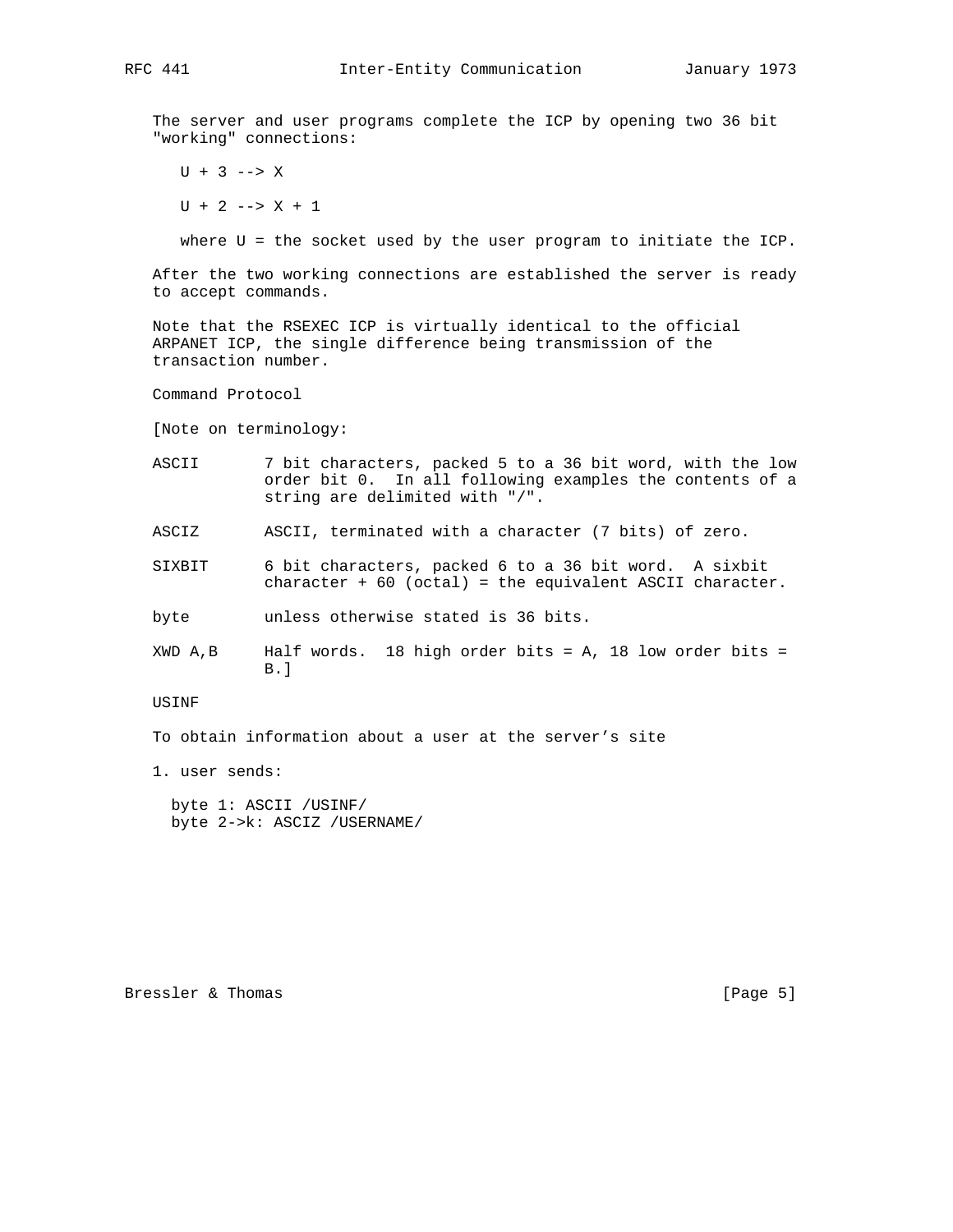2. server responds: neg ack: 1 byte = XWD 0, error # ;no such user pos ack: byte 1: -1 byte 2->n: XWD job #, tty # where tty  $# = -1$  if job detached byte  $n+1$ :  $-1$  SSTAT To obtain the active users at the server's site 1. user sends: byte 1: ASCII /SSTAT/ 2. server responds: neg ack: 1 byte = 0 pos ack:  $1$  byte =  $-1$  followed by data blocks of the form a. 1 byte =  $-1$  ; means end of transmission or b. byte 1: XWD job #,tty # byte 2: SIXBIT /subsys name/ byte 3->n: ASCIZ /USERNAME/ LINK To link to a user terminal at the server site 1. user sends: byte 1: ASCII /LINK/ byte 2: terminal # 2. server responds: neg ack: 1 byte = 0 pos ack: 1 byte = number N ;means server will attempt link 3. if positive acknowledgement server and user try to establish the two 8 bit connections:  $N + 1$  --> U

Bressler & Thomas [Page 6]